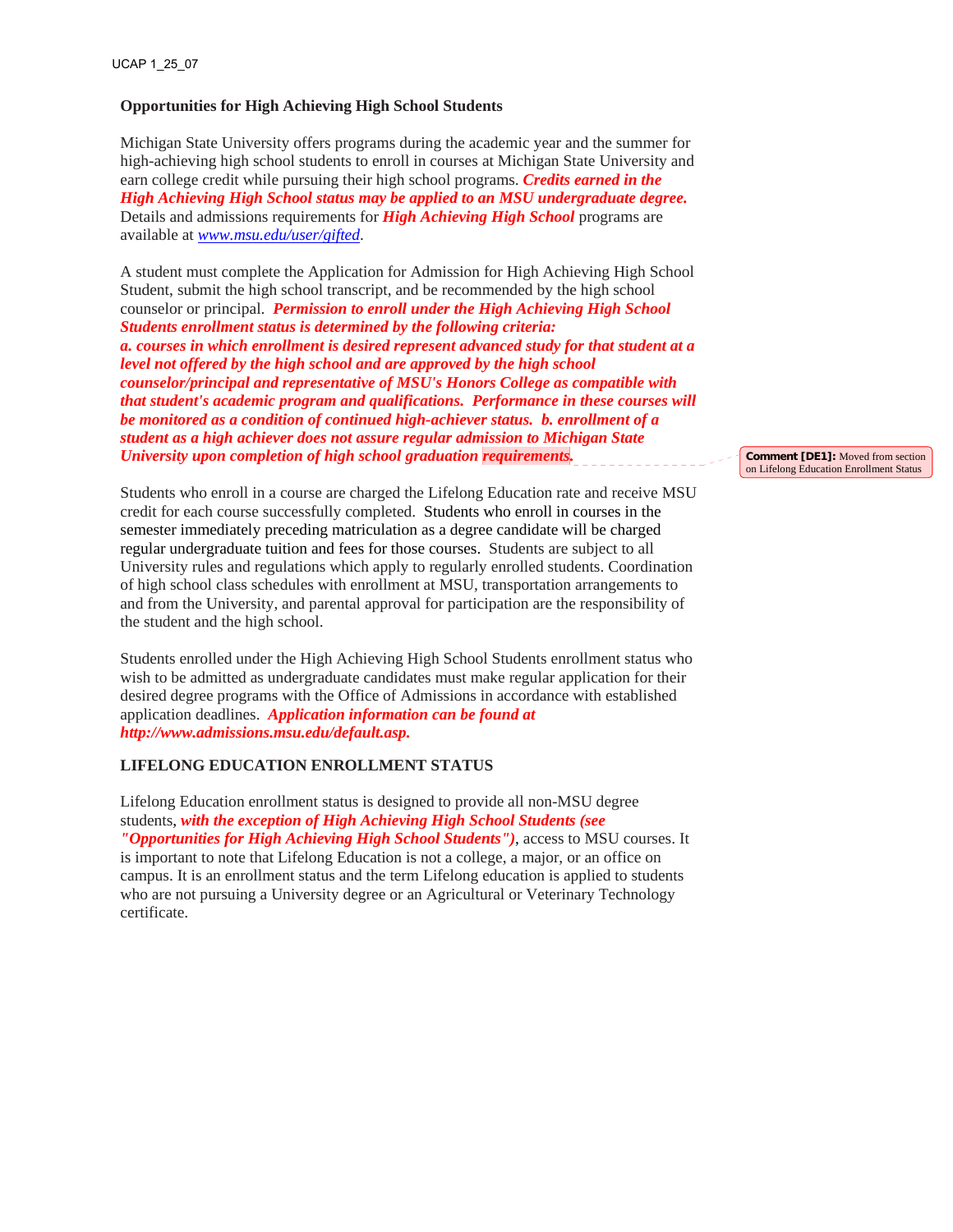Students enrolling under the Lifelong Education enrollment status should complete the application available on the Web at *www.reg.msu.edu*. From the selections "Undergraduate, Graduate, and Lifelong," select "Lifelong." Indicate undergraduate or graduate level on the form. Hardcopy applications may be obtained from the Office of the Registrar, 150 Administration Building (517-355-3300), and MSU Extension Education Offices, and may be submitted to any of these offices.

The purpose of the Lifelong Education enrollment status is to permit and facilitate access to MSU courses and workshops (on-campus, off-campus, online, and Study Abroad) for persons not wishing to pursue an undergraduate or graduate MSU degree. This status is limited to persons who have attained a high school diploma or its equivalent.

Students who have obtained a baccalaureate degree will enroll under the Graduate Lifelong Education enrollment status. All others will be enrolled under the Undergraduate Lifelong Education enrollment status.

A person who has been denied admission to an undergraduate degree program at MSU may not enroll under the Lifelong Education enrollment status until at least two years have elapsed from the date of the denial.

Students pursuing MSU degree programs, students pursuing programs in the Institute of Agricultural Technology or English Language Center, students pursuing the Veterinary Technology certificate program, and students who have been recessed or dismissed from MSU or any other college or university are not eligible for enrollment under the Lifelong Education enrollment status.

## **Rules of Application, Enrollment, and Fees:**

1. Students wishing to enroll under the Undergraduate Lifelong Education enrollment status must have a high school diploma or its equivalent. This information is collected as part of the application procedure. The high school transcript is not normally required as proof.

Students with a baccalaureate degree will enroll under the Graduate Lifelong Education enrollment status. This information is collected as part of the application procedure. The degree granting transcript is not required as proof. Students enrolled under the Lifelong Education enrollment status who wish to be admitted as undergraduate or graduate degree candidates must make regular application for their desired degree programs with the Office of Admissions in accordance with established application deadlines for the given semester.

2. All students enrolled under the Lifelong Education enrollment status are assessed fees at the Lifelong Education rates. These rates are set at a per credit amount. There are no additional fees associated with this status (i.e., no registration or late registration fees, etc). There are surcharges on some online courses.